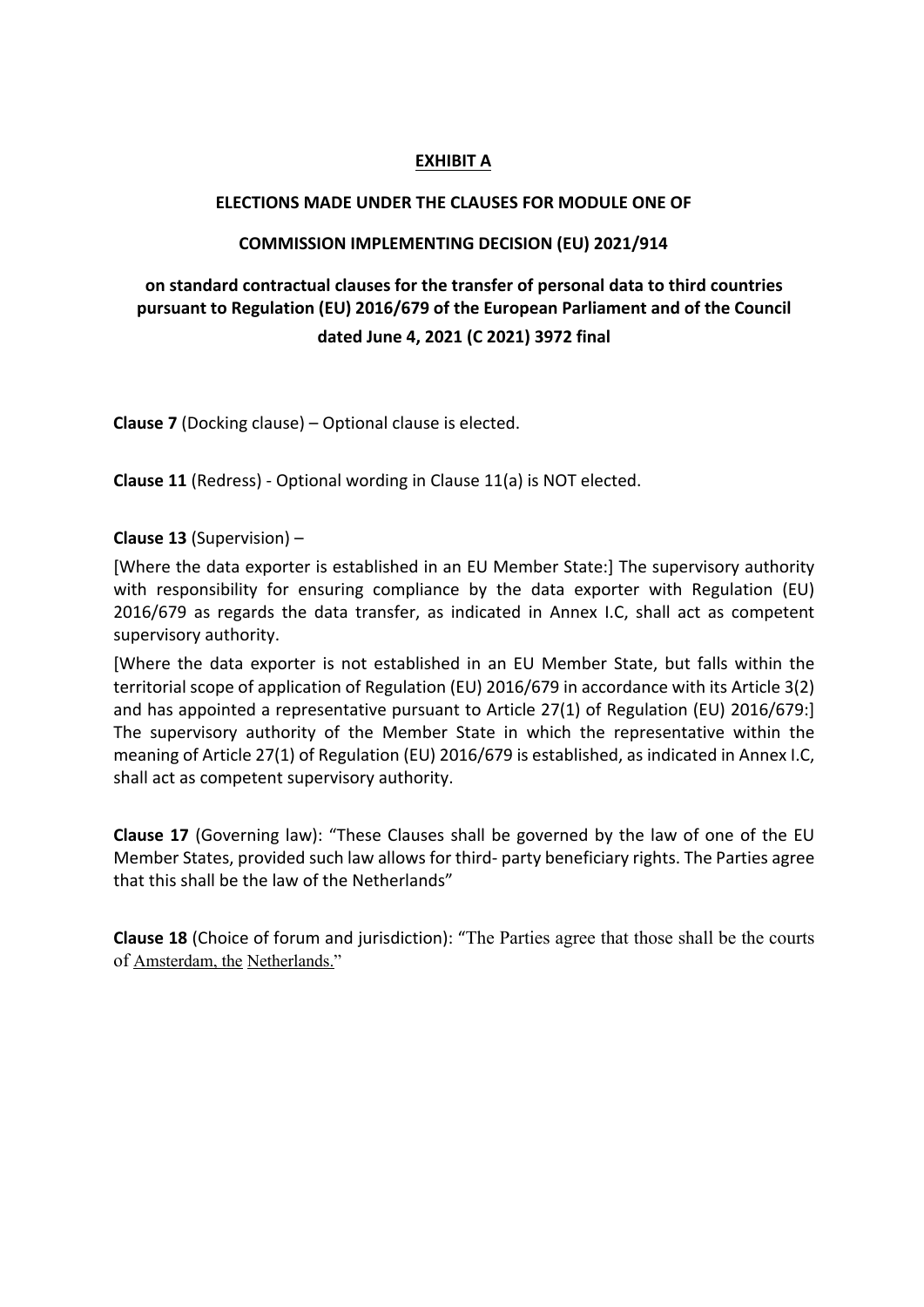**Such elections are modified as follows when transfers occur from Switzerland, UK or Brazil, to a Third Country such as to the United States of America:**

**(UK)** In respect of any data transfer(s) relating to Personal Data of **UK residents** ("UK Personal Data"), the Clauses shall be interpreted in accordance with the "UK Addendum to the EU Commission Standard Contractual Clauses" ("**UK Addendum**") (accessible under the link https://ico.org.uk/media/about-theico/consultations/2620398/draft-ico-addendum-to-com-scc-20210805.pdf), adopted by reference, as published by the UK Information Commissioner's Office ("ICO") and as finally adopted, amended or replaced at any time.

In particular, in respect of any data transfer(s) relating to Personal Data of UK residents ("UK Personal Data"), the Clauses shall be interpreted as references to the UK Data Protection Act and the UK General Data Protection Regulation (together "UK Data Protection Laws"). In particular, the ICO shall be the competent supervisory authority insofar as the data transfer is governed by the UK Data Protection Laws, references to specific Articles of the GDPR shall be replaced with the equivalent article or section of the UK Data Protection Laws ; (iii) references to "EU", "Union", "Member State" and "Member State law" shall be replaced with references to "UK"; (iv) Clause 13(a) and Part C of Annex II shall not be used (v) references to the "competent supervisory authority" and "competent courts" shall be replaced with references to the "ICO" and the "competent courts of London, UK " ; (vi) in Clause 17, the SCCs shall be governed by the laws of UK; and (vii) in Clause 18(b), disputes shall be resolved before the courts of London, UK.

(**Switzerland**) In respect of any data transfer(s) relating to Personal Data of **Swiss residents** ("Swiss Personal Data"), the Clauses shall be modified in accordance with the statement of the Swiss Federal Data Protection and Information Commissioner ("FDPIC") of 27 August 2021 (available at:https://www.edoeb.admin.ch/dam/edoeb/en/dokumente/2021/Paper%20SCC%20def.en%20240820 21.pdf.download.pdf/Paper%20SCC%20def.en%2024082021.pdf ). In particular: the FDPIC shall be the competent supervisory authority insofar as the data transfer is governed by the Swiss Federal Act on Data Protection ("FADP") with parallel supervision together with the EU competent supervisory authority (Clause 13); the law of the EU country specified by the Clauses shall be the governing law (Clause 17); the courts of the EU country as specified by the Clauses shall be the choice of forum (Clause 18), but this shall not exclude individuals in Switzerland from the possibility of bringing a claim in their place of habitual residence in Switzerland, in accordance with Clause 18(c). The parties agree to adjust the protection of the Personal Data upon entry into force of the revised FADP. For the avoidance of doubt, the UK Addendum shall be deemed effective concurrently with the SCCs.

(**Brazil**) In respect of any data transfer(s) relating to Personal Data of **Brazilian residents** ("Brazilian Personal Data"), the Clauses shall be interpreted as references to the Brazil Federal Data Privacy Law (LGPD). In particular, the Brazilian National Data Protection Authority (ANPD) shall be the competent supervisory authority insofar as the data transfer is governed by the LGPD, references to specific Articles of the GDPR shall be replaced with the equivalent article or section of the LGPD ; (iii) references to "EU",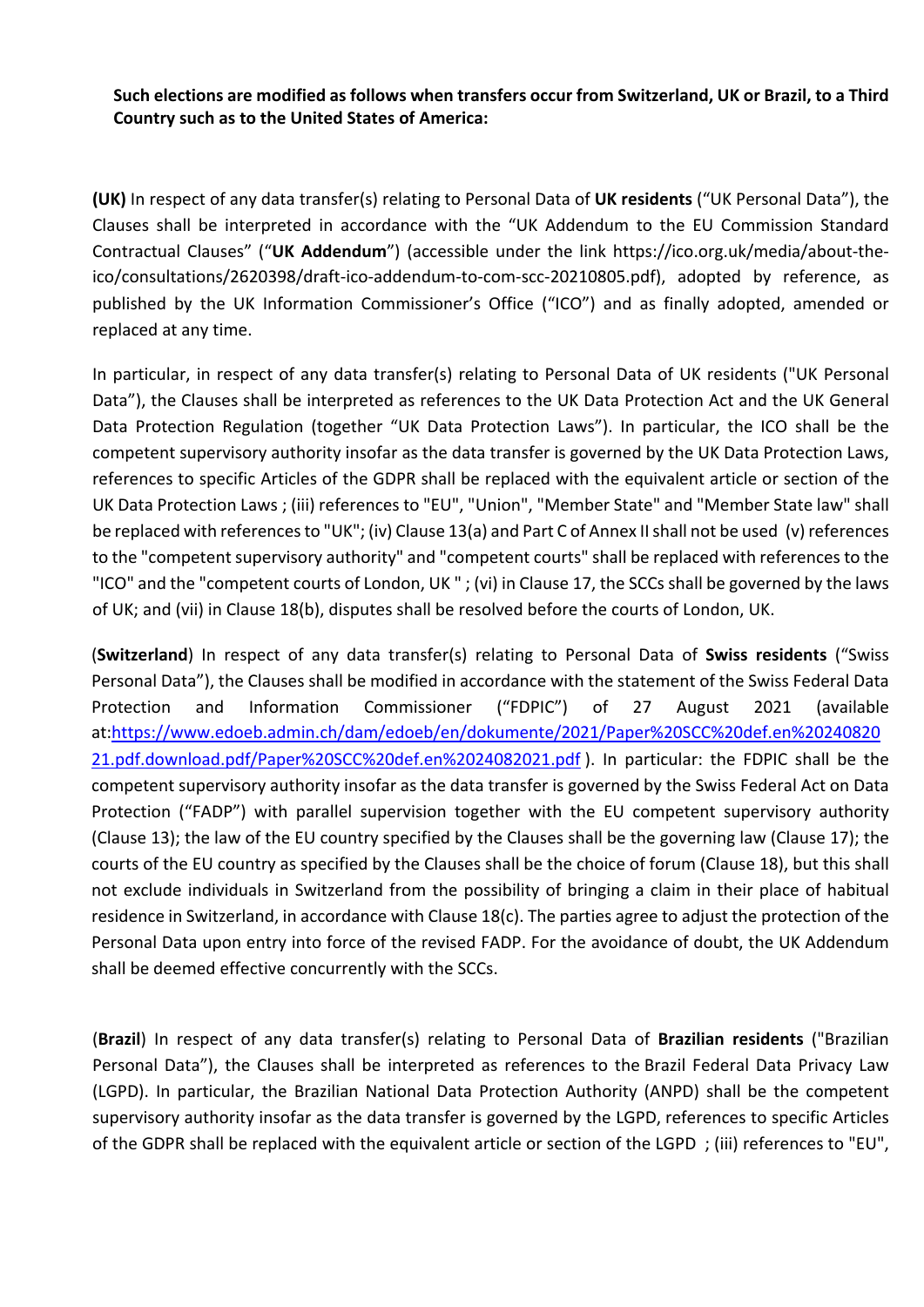"Union", "Member State" and "Member State law" shall be replaced with references to "Brazil"; (iv) Clause 13(a) and Part C of Annex II shall not be used (v) references to the "competent supervisory authority" and "competent courts" shall be replaced with references to the "ANPD" and the "competent courts of Sao Paolo, Brazil" ; (vi) in Clause 17, the SCCs shall be governed by the laws of Brazil; and (vii) in Clause 18(b), disputes shall be resolved before the courts of Sao Paolo, Brazil.

## **APPENDIX**

## **ANNEX I**

## **A. LIST OF PARTIES**

### **Data exporter(s):**

1. Name: … **Alnylam Pharmaceuticals, Inc.**

Address: … 675 W Kendall Street, Cambridge, MA 02142 USA,

Tel: 844.543.8355 URL: www.alnylam.com

Contact person's name, position and contact details: Attention: Privacy Officer, E-mail: privacy@alnylam.com

**EU Privacy Office:** ALNYLAM Switzerland GmbH, Attention: Privacy Office, Grafenauweg 4, 6300 Zug, Switzerland, E-mail: eudataprivacy@alnylam.com

**EU Representative**: **Alnylam Netherlands B.V.,** Antonio Vivaldistraat 150, 1083 HP Amsterdam, Nederland, info@alnylam.nl, Tel: 0800 403 0002 / 020 3697850

Activities relevant to the data transferred under these Clauses: [e.g. Market Research activities]

Signature and date: …

Role (controller/processor): … **Controller**

2. …

**Data importer(s):** [*Identity and contact details of the data importer(s), including any contact person with responsibility for data protection]*

1. Name: …

Address: …

Main Tel: [insert general telephone]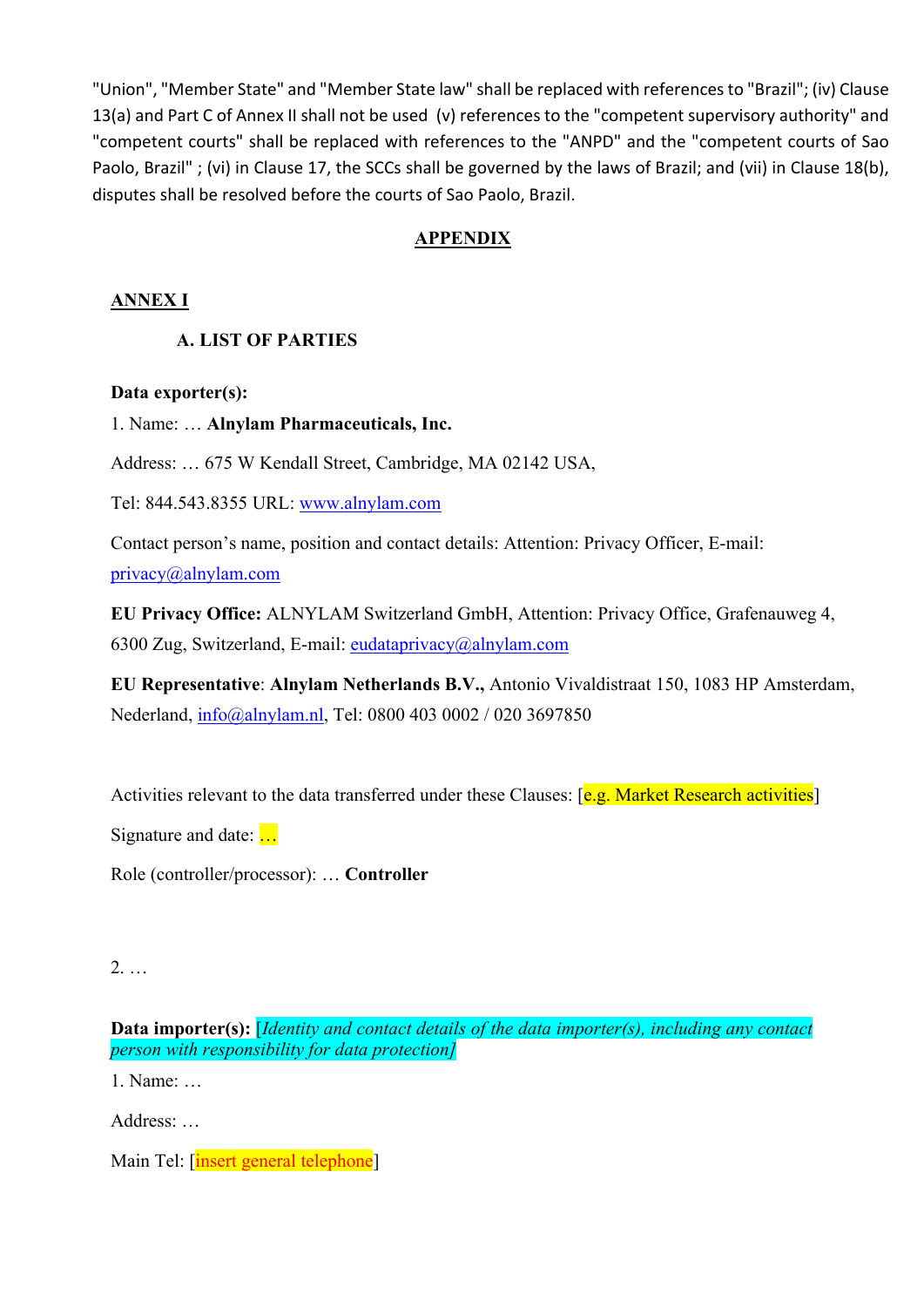E-mail: [insert general email], URL: [insert general telephone]

Contact person's name, position and contact details: …

**EU Privacy Office** (where relevant):

**EU Representative** (where relevant):

Activities relevant to the data transferred under these Clauses: [e.g. Market Research activities]

Signature and date: …

Role (controller/processor): … **Controller**

2. …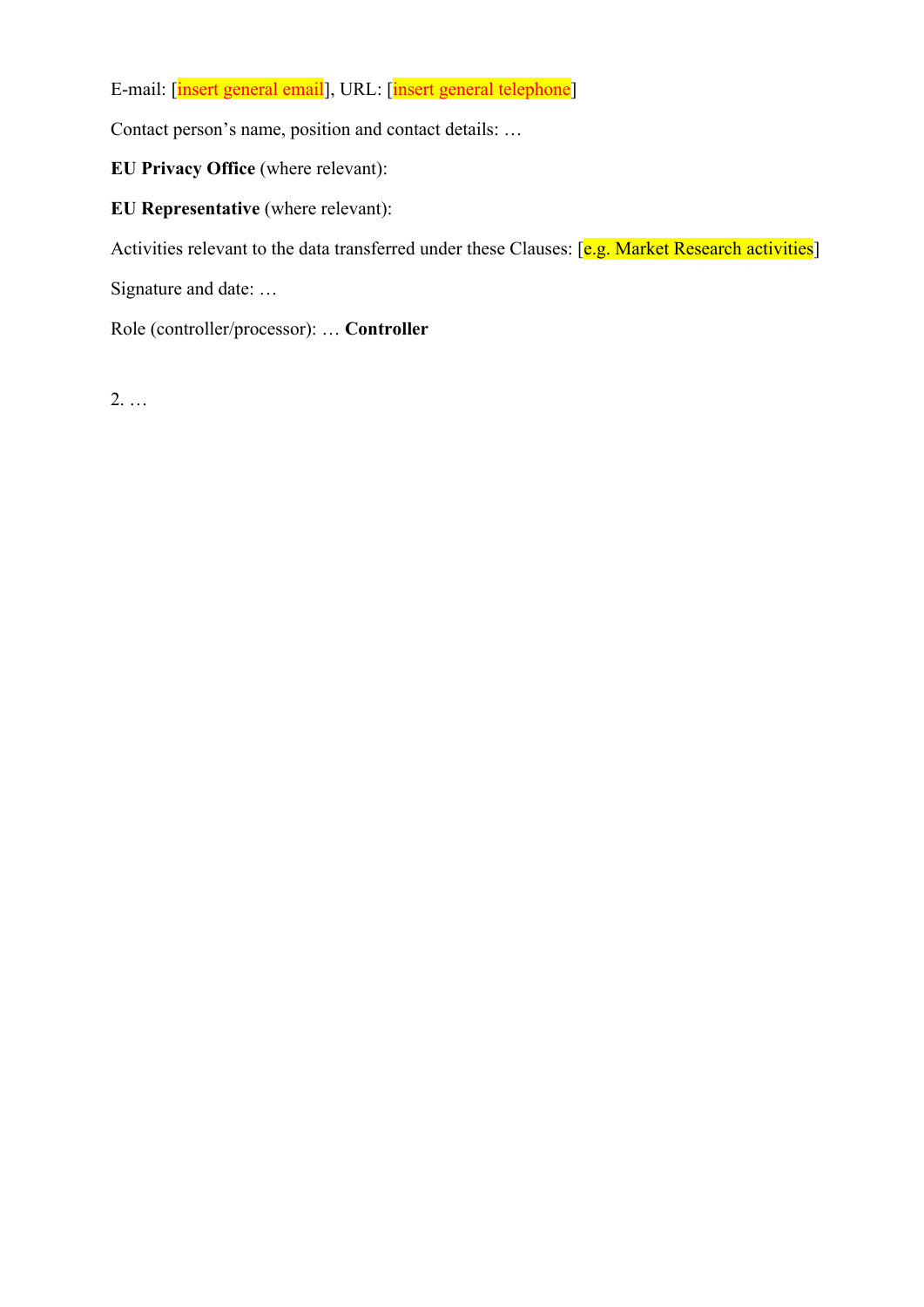### **B. DESCRIPTION OF TRANSFER**

*Categories of data subjects whose personal data is transferred*

- $\Box$  Alnylam employees and contractors, representatives or agents (past, present and future)
- $\Box$  Job applicants / candidates (successful / unsuccessful)
- $\Box$  healthcare professionals
- $\Box$  medical professionals,
- $\Box$  pharmacists
- $\Box$  caregivers
- $\Box$  patients
- $\Box$  research participants
- $\Box$  family members
- $\Box$  Other (please specify): $\frac{\ldots}{\ldots}$

#### *Categories of personal data transferred*

 $\Box$  personal information (e.g. name, surname, family name)

- $\Box$  Government identifiers (e.g., driving license number, NBI, national identifiers)
- $\Box$  Contact information (e.g. work address, work phone number, work mobile number, work email)
- $\Box$  Employment information (e.g. employer, institution's name, job title, function/department)
- $\Box$  Education and skills (e.g., CV related information, languages, educational degrees)
- $\Box$  Professional experience & affiliations (e.g., CV information)
- $\Box$  Family information (married/unmarried, no. of children)
- $\Box$  Financial & economic information (bank account details, IBAN, credit card details)
- $\Box$  Travel and expense information
- $\Box$  Social media information (e.g. social name)
- $\Box$  Browsing information (e.g., cookies, IP address)
- $\square$  system/user account information (e.g. username, password)
- $\Box$  Coded / aggregated data in the form of a report

☐ Other (please specify):…………………

*Sensitive data transferred (if applicable) and applied restrictions or safeguards that fully take into consideration the nature of the data and the risks involved, such as for instance strict purpose limitation, access restrictions (including access only for staff having followed specialised training), keeping a record of access to the data, restrictions for onward transfers or additional security measures.*

 $\Box$  information revealing racial or ethnic origin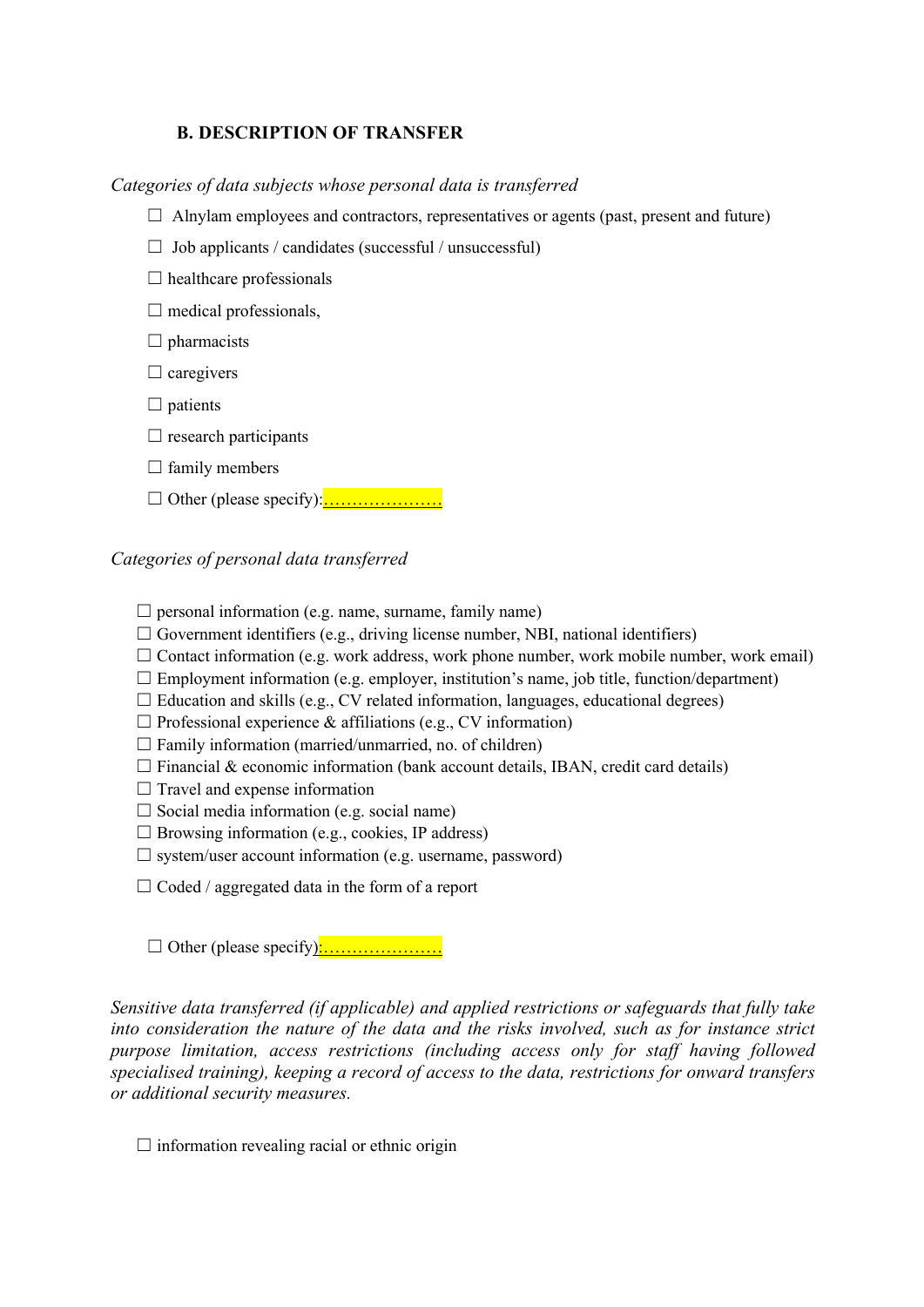$\Box$  data concerning a natural person's sex life or sexual orientation

 $\Box$  political opinions,

 $\Box$  religious or philosophical beliefs

 $\Box$  trade union memberships

 $\Box$  Biometric information

 $\Box$  Genetic information

☐ Health related information (including lab results and medical information) (e.g. data relating to adverse events and safety and quality informaiton)

 $\Box$  Background check information and/or data relating to criminal convictions and offences □ None

*The frequency of the transfer (e.g. whether the data is transferred on a one-off or continuous basis).*

……………………

*Nature of the processing*

Performance of the Services in accordance with the Agreement and/or relevant Statement of Work between the data exporter and the data importer.

*Purpose(s) of the data transfer and further processing*

Performance of the Services and related market research activities in accordance with the Agreement and/or relevant Statement of Work between the data exporter and the data importer.

*The period for which the personal data will be retained, or, if that is not possible, the criteria used to determine that period*

For the duration necessary to perform the Services under the Agreement and or the applicable Statement of Work and for such period thereafter as permitted or required by law.

*For transfers to (sub-) processors, also specify subject matter, nature and duration of the processing*

| Sub-processors Name $\&$   Type of agreement in   Scope of Services |                 |                          | <b>Target Country</b> | Adequacy  |
|---------------------------------------------------------------------|-----------------|--------------------------|-----------------------|-----------|
| <b>Address</b>                                                      | place with data | (subject matter, nature) |                       | Safeguard |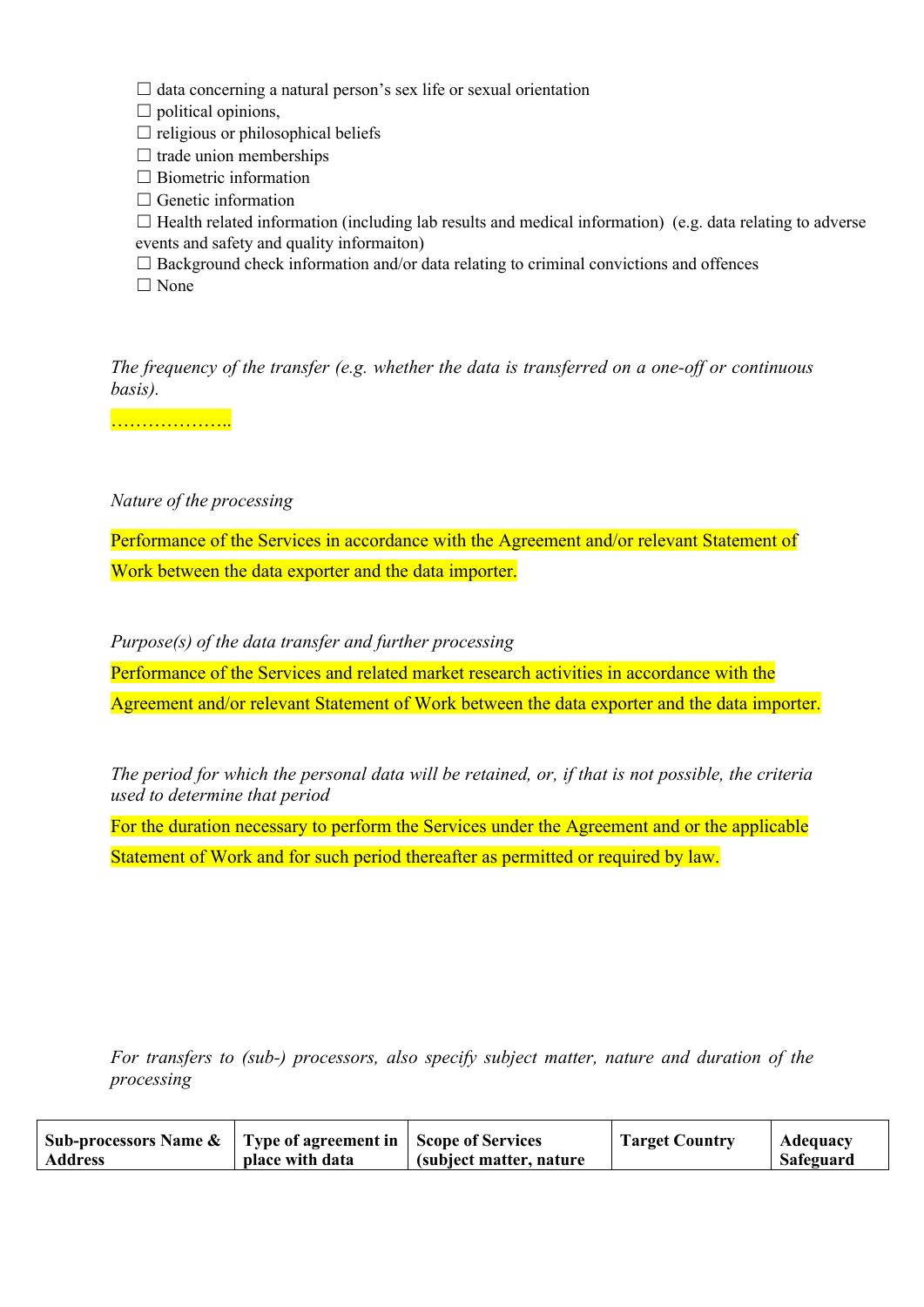| importer $\&$ effective $\parallel$ and duration of the<br>date | processing) |  |
|-----------------------------------------------------------------|-------------|--|
|                                                                 |             |  |
|                                                                 |             |  |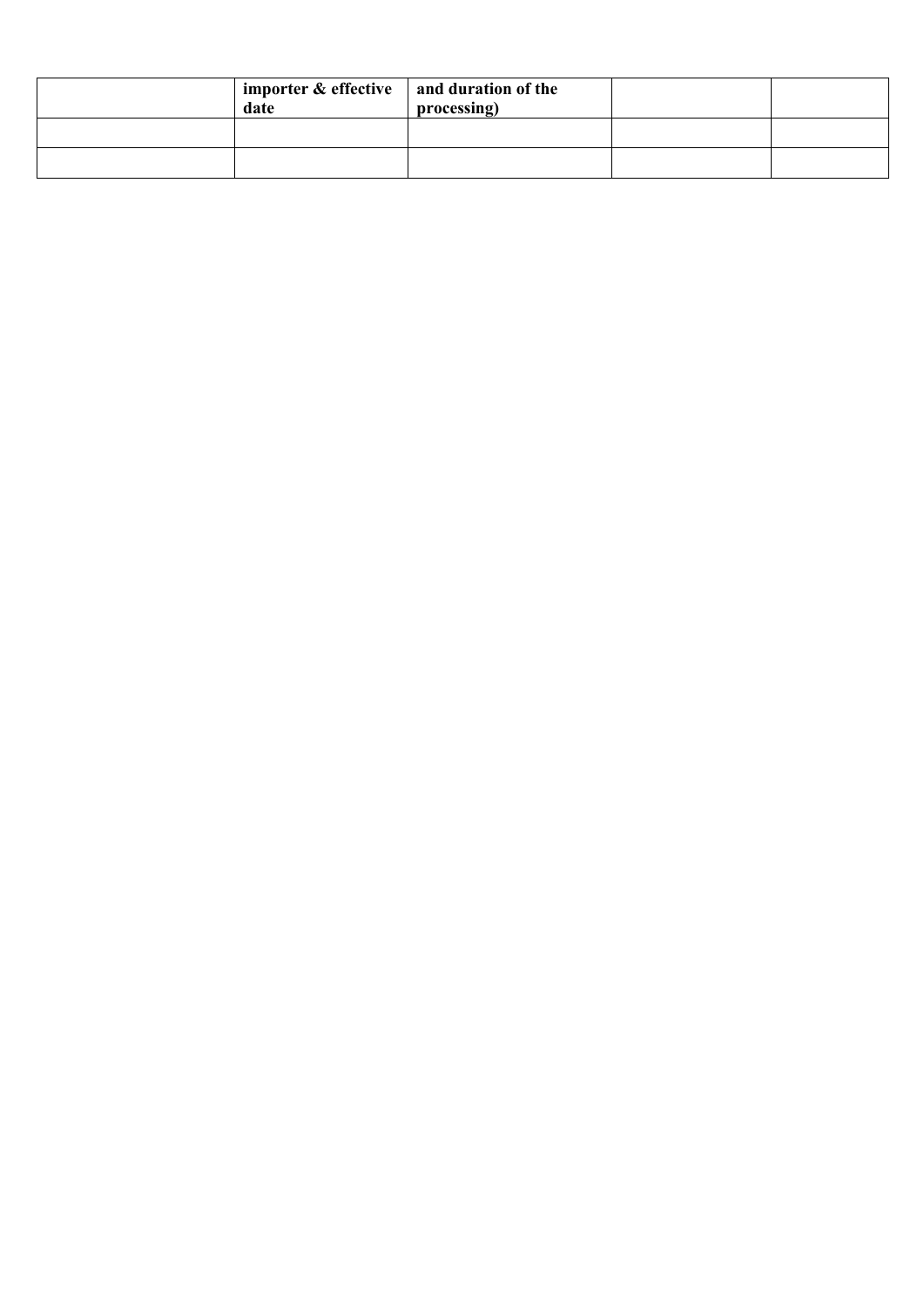## **C. COMPETENT SUPERVISORY AUTHORITY**

*Identify the competent supervisory authority/ies in accordance with Clause 13*

# **Autoriteit Persoonsgegevens**

Bezuidenhoutseweg 30, P.O. Box 93374 2509 AJ Den Haag/The Hague Tel. +31 70 888 8500 Fax +31 70 888 8501 Website: https://autoriteitpersoonsgegevens.nl/